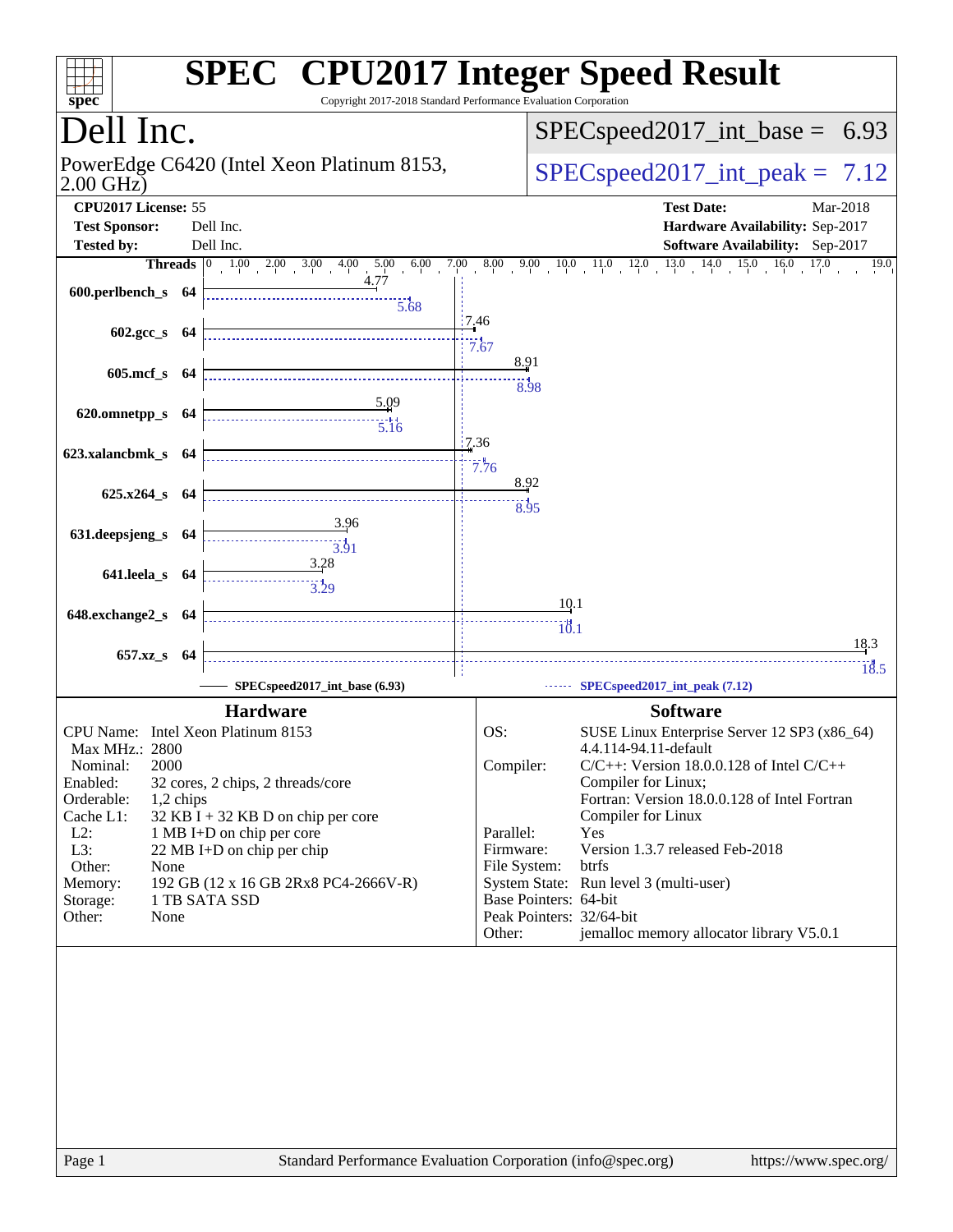

Copyright 2017-2018 Standard Performance Evaluation Corporation

#### Dell Inc.

2.00 GHz) PowerEdge C6420 (Intel Xeon Platinum 8153,  $\vert$  [SPECspeed2017\\_int\\_peak =](http://www.spec.org/auto/cpu2017/Docs/result-fields.html#SPECspeed2017intpeak) 7.12

 $SPECspeed2017\_int\_base = 6.93$ 

**[CPU2017 License:](http://www.spec.org/auto/cpu2017/Docs/result-fields.html#CPU2017License)** 55 **[Test Date:](http://www.spec.org/auto/cpu2017/Docs/result-fields.html#TestDate)** Mar-2018 **[Test Sponsor:](http://www.spec.org/auto/cpu2017/Docs/result-fields.html#TestSponsor)** Dell Inc. **[Hardware Availability:](http://www.spec.org/auto/cpu2017/Docs/result-fields.html#HardwareAvailability)** Sep-2017 **[Tested by:](http://www.spec.org/auto/cpu2017/Docs/result-fields.html#Testedby)** Dell Inc. **[Software Availability:](http://www.spec.org/auto/cpu2017/Docs/result-fields.html#SoftwareAvailability)** Sep-2017

#### **[Results Table](http://www.spec.org/auto/cpu2017/Docs/result-fields.html#ResultsTable)**

|                                     | <b>Base</b>    |                |       |                |       |                | <b>Peak</b> |                |                |              |                |              |                |              |
|-------------------------------------|----------------|----------------|-------|----------------|-------|----------------|-------------|----------------|----------------|--------------|----------------|--------------|----------------|--------------|
| <b>Benchmark</b>                    | <b>Threads</b> | <b>Seconds</b> | Ratio | <b>Seconds</b> | Ratio | <b>Seconds</b> | Ratio       | <b>Threads</b> | <b>Seconds</b> | <b>Ratio</b> | <b>Seconds</b> | <b>Ratio</b> | <b>Seconds</b> | <b>Ratio</b> |
| $600.$ perlbench_s                  | 64             | 372            | 4.78  | 372            | 4.77  | 372            | 4.77        | 64             | 312            | 5.68         | 311            | 5.70         | 312            | 5.68         |
| $602.\text{gcc}\_\text{s}$          | 64             | 534            | 7.46  | 532            | 7.49  | 534            | 7.45        | 64             | 519            | 7.67         | 518            | 7.68         | 521            | 7.64         |
| $605$ .mcf s                        | 64             | 527            | 8.96  | 531            | 8.89  | 530            | 8.91        | 64             | 526            | 8.98         | 526            | 8.97         | 526            | 8.98         |
| 620.omnetpp_s                       | 64             | 322            | 5.06  | 315            | 5.18  | 320            | 5.09        | 64             | 316            | 5.16         | 305            | 5.35         | 318            | 5.13         |
| 623.xalancbmk s                     | 64             | 194            | 7.31  | 193            | 7.36  | 192            | 7.39        | 64             | 183            | 7.73         | 183            | 7.76         | 182            | 7.77         |
| $625.x264$ s                        | 64             | 198            | 8.91  | 198            | 8.92  | 197            | 8.95        | 64             | 197            | 8.95         | 197            | 8.95         | 197            | 8.94         |
| $631.$ deepsjeng $s$                | 64             | 362            | 3.96  | 362            | 3.96  | 362            | 3.95        | 64             | 365            | 3.93         | 367            | 3.91         | 367            | 3.91         |
| 641.leela s                         | 64             | 520            | 3.28  | 520            | 3.28  | 520            | 3.28        | 64             | 518            | 3.29         | 518            | 3.29         | 518            | 3.29         |
| 648.exchange2_s                     | 64             | 290            | 10.1  | 290            | 10.1  | 290            | 10.1        | 64             | 290            | 10.1         | 293            | 10.0         | 290            | <u>10.1</u>  |
| $657.xz$ s                          | 64             | 339            | 18.3  | 339            | 18.3  | 338            | 18.3        | 64             | 334            | 18.5         | <u>335</u>     | <b>18.5</b>  | 335            | 18.4         |
| $SPEC speed2017$ int base =<br>6.93 |                |                |       |                |       |                |             |                |                |              |                |              |                |              |

**[SPECspeed2017\\_int\\_peak =](http://www.spec.org/auto/cpu2017/Docs/result-fields.html#SPECspeed2017intpeak) 7.12**

Results appear in the [order in which they were run.](http://www.spec.org/auto/cpu2017/Docs/result-fields.html#RunOrder) Bold underlined text [indicates a median measurement](http://www.spec.org/auto/cpu2017/Docs/result-fields.html#Median).

#### **[Operating System Notes](http://www.spec.org/auto/cpu2017/Docs/result-fields.html#OperatingSystemNotes)**

Stack size set to unlimited using "ulimit -s unlimited"

#### **[General Notes](http://www.spec.org/auto/cpu2017/Docs/result-fields.html#GeneralNotes)**

Environment variables set by runcpu before the start of the run: KMP\_AFFINITY = "granularity=fine,scatter" LD\_LIBRARY\_PATH = "/root/cpu2017/lib/ia32:/root/cpu2017/lib/intel64:/root/cpu2017/je5.0.1-32:/root/cpu2017/je5.0.1-64" OMP\_STACKSIZE = "192M"

 Binaries compiled on a system with 1x Intel Core i7-4790 CPU + 32GB RAM memory using Redhat Enterprise Linux 7.4 Yes: The test sponsor attests, as of date of publication, that CVE-2017-5754 (Meltdown) is mitigated in the system as tested and documented. Yes: The test sponsor attests, as of date of publication, that CVE-2017-5753 (Spectre variant 1) is mitigated in the system as tested and documented. Yes: The test sponsor attests, as of date of publication, that CVE-2017-5715 (Spectre variant 2) is mitigated in the system as tested and documented. jemalloc: configured and built at default for 32bit (i686) and 64bit (x86\_64) targets; jemalloc: built with the RedHat Enterprise 7.4, and the system compiler gcc 4.8.5; jemalloc: sources available via jemalloc.net Transparent Huge Pages enabled by default Prior to runcpu invocation Filesystem page cache synced and cleared with: sync; echo 3> /proc/sys/vm/drop\_caches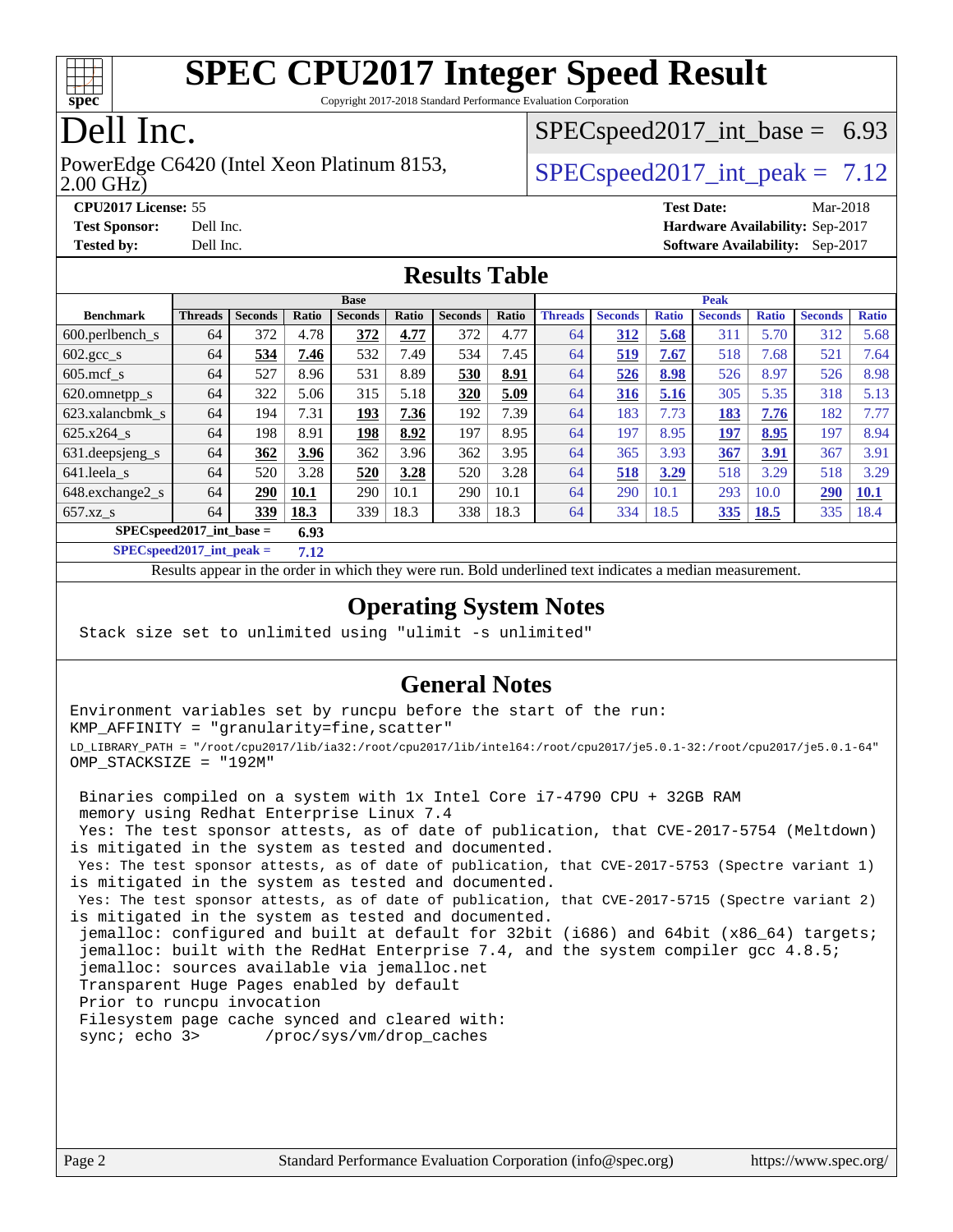

Copyright 2017-2018 Standard Performance Evaluation Corporation

### Dell Inc.

2.00 GHz) PowerEdge C6420 (Intel Xeon Platinum 8153,  $\vert$  [SPECspeed2017\\_int\\_peak =](http://www.spec.org/auto/cpu2017/Docs/result-fields.html#SPECspeed2017intpeak) 7.12

 $SPECspeed2017\_int\_base = 6.93$ 

**[Tested by:](http://www.spec.org/auto/cpu2017/Docs/result-fields.html#Testedby)** Dell Inc. **[Software Availability:](http://www.spec.org/auto/cpu2017/Docs/result-fields.html#SoftwareAvailability)** Sep-2017

**[CPU2017 License:](http://www.spec.org/auto/cpu2017/Docs/result-fields.html#CPU2017License)** 55 **[Test Date:](http://www.spec.org/auto/cpu2017/Docs/result-fields.html#TestDate)** Mar-2018 **[Test Sponsor:](http://www.spec.org/auto/cpu2017/Docs/result-fields.html#TestSponsor)** Dell Inc. **[Hardware Availability:](http://www.spec.org/auto/cpu2017/Docs/result-fields.html#HardwareAvailability)** Sep-2017

#### **[Platform Notes](http://www.spec.org/auto/cpu2017/Docs/result-fields.html#PlatformNotes)**

Page 3 Standard Performance Evaluation Corporation [\(info@spec.org\)](mailto:info@spec.org) <https://www.spec.org/> BIOS settings: Sub NUMA Cluster disabled Virtualization Technology disabled System Profile set to Custom CPU Performance set to Maximum Performance C States set to Autonomous C1EE disabled Uncore Frequency set to Dynamic Energy Efficiency Policy set to Performance Memory Patrol Scrub disabled Logical Processor enabled CPU Interconnect Bus Link Power Management disabled PCI ASPM L1 Link Power Management disabled Sysinfo program /root/cpu2017/bin/sysinfo Rev: r5797 of 2017-06-14 96c45e4568ad54c135fd618bcc091c0f running on linux-vfov Thu Mar 1 18:56:31 2018 SUT (System Under Test) info as seen by some common utilities. For more information on this section, see <https://www.spec.org/cpu2017/Docs/config.html#sysinfo> From /proc/cpuinfo model name : Intel(R) Xeon(R) Platinum 8153 CPU @ 2.00GHz 2 "physical id"s (chips) 64 "processors" cores, siblings (Caution: counting these is hw and system dependent. The following excerpts from /proc/cpuinfo might not be reliable. Use with caution.) cpu cores : 16 siblings : 32 physical 0: cores 0 1 2 3 4 5 6 7 8 9 10 11 12 13 14 15 physical 1: cores 0 1 2 3 4 5 6 7 8 9 10 11 12 13 14 15 From lscpu: Architecture: x86\_64 CPU op-mode(s): 32-bit, 64-bit Byte Order: Little Endian  $CPU(s):$  64 On-line CPU(s) list: 0-63 Thread(s) per core: 2 Core(s) per socket: 16 Socket(s): 2 NUMA node(s): 2 Vendor ID: GenuineIntel CPU family: 6 Model: 85 Model name: Intel(R) Xeon(R) Platinum 8153 CPU @ 2.00GHz Stepping: 4 **(Continued on next page)**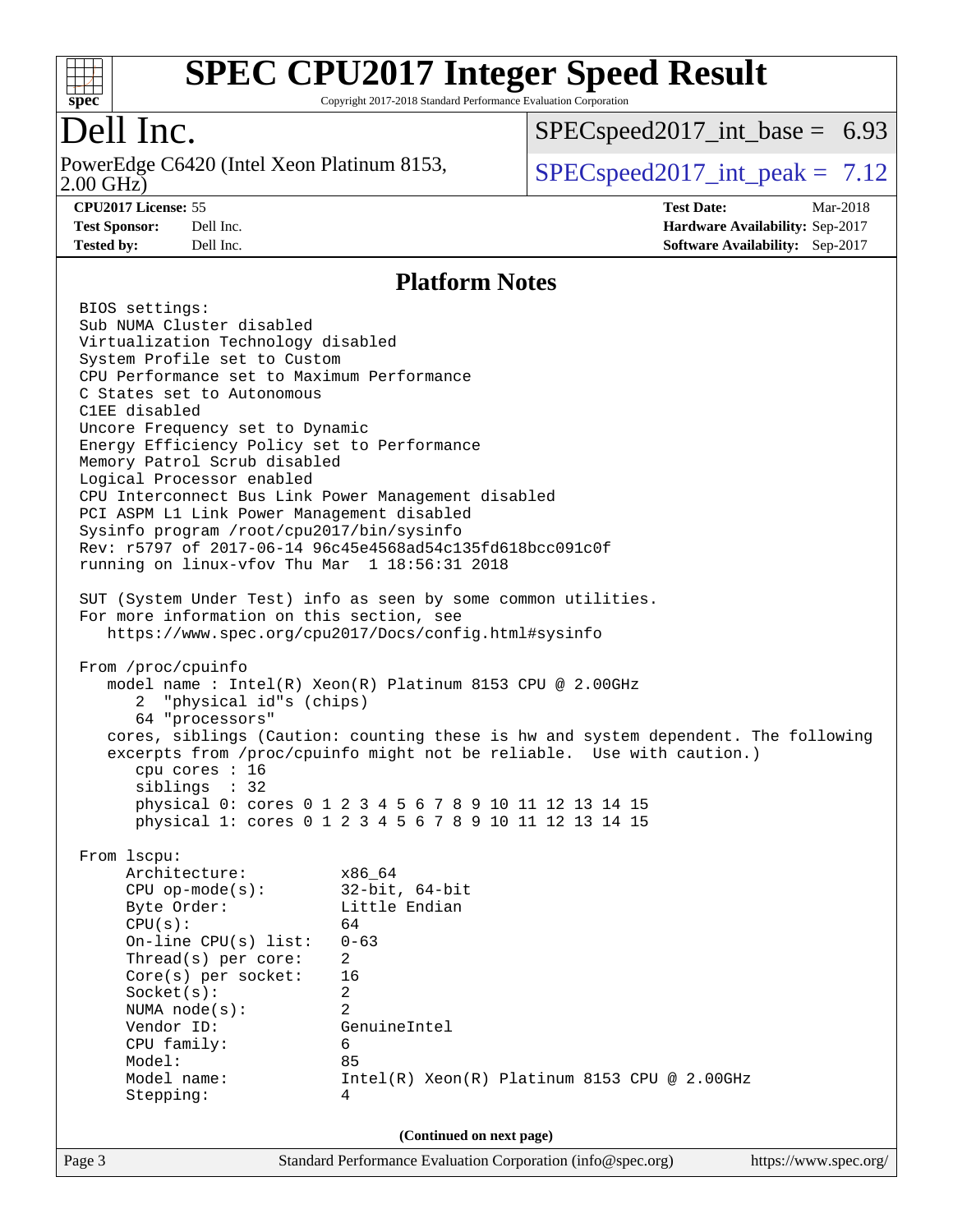

Copyright 2017-2018 Standard Performance Evaluation Corporation

## Dell Inc.

2.00 GHz) PowerEdge C6420 (Intel Xeon Platinum 8153,  $\vert$  [SPECspeed2017\\_int\\_peak =](http://www.spec.org/auto/cpu2017/Docs/result-fields.html#SPECspeed2017intpeak) 7.12

 $SPECspeed2017\_int\_base = 6.93$ 

#### **[CPU2017 License:](http://www.spec.org/auto/cpu2017/Docs/result-fields.html#CPU2017License)** 55 **[Test Date:](http://www.spec.org/auto/cpu2017/Docs/result-fields.html#TestDate)** Mar-2018

**[Test Sponsor:](http://www.spec.org/auto/cpu2017/Docs/result-fields.html#TestSponsor)** Dell Inc. **[Hardware Availability:](http://www.spec.org/auto/cpu2017/Docs/result-fields.html#HardwareAvailability)** Sep-2017 **[Tested by:](http://www.spec.org/auto/cpu2017/Docs/result-fields.html#Testedby)** Dell Inc. **[Software Availability:](http://www.spec.org/auto/cpu2017/Docs/result-fields.html#SoftwareAvailability)** Sep-2017

**[Platform Notes \(Continued\)](http://www.spec.org/auto/cpu2017/Docs/result-fields.html#PlatformNotes)**

 CPU MHz: 1995.408 BogoMIPS: 3990.81 Virtualization: VT-x L1d cache: 32K L1i cache: 32K L2 cache: 1024K L3 cache: 22528K NUMA node0 CPU(s): 0,2,4,6,8,10,12,14,16,18,20,22,24,26,28,30,32,34,36,38,40,42,44,46,48,50,52,54,56,58 ,60,62 NUMA node1 CPU(s): 1,3,5,7,9,11,13,15,17,19,21,23,25,27,29,31,33,35,37,39,41,43,45,47,49,51,53,55,57,59 ,61,63 Flags: fpu vme de pse tsc msr pae mce cx8 apic sep mtrr pge mca cmov pat pse36 clflush dts acpi mmx fxsr sse sse2 ss ht tm pbe syscall nx pdpe1gb rdtscp lm constant\_tsc art arch\_perfmon pebs bts rep\_good nopl xtopology nonstop\_tsc aperfmperf eagerfpu pni pclmulqdq dtes64 monitor ds\_cpl vmx smx est tm2 ssse3 sdbg fma cx16 xtpr pdcm pcid dca sse4\_1 sse4\_2 x2apic movbe popcnt tsc\_deadline\_timer aes xsave avx f16c rdrand lahf\_lm abm 3dnowprefetch ida arat epb invpcid\_single pln pts dtherm intel\_pt rsb\_ctxsw spec\_ctrl retpoline kaiser tpr\_shadow vnmi flexpriority ept vpid fsgsbase tsc\_adjust bmi1 hle avx2 smep bmi2 erms invpcid rtm cqm mpx avx512f avx512dq rdseed adx smap clflushopt clwb avx512cd avx512bw avx512vl xsaveopt xsavec xgetbv1 cqm\_llc cqm\_occup\_llc pku ospke /proc/cpuinfo cache data cache size : 22528 KB From numactl --hardware WARNING: a numactl 'node' might or might not correspond to a physical chip. available: 2 nodes (0-1) node 0 cpus: 0 2 4 6 8 10 12 14 16 18 20 22 24 26 28 30 32 34 36 38 40 42 44 46 48 50 52 54 56 58 60 62 node 0 size: 95351 MB node 0 free: 94908 MB node 1 cpus: 1 3 5 7 9 11 13 15 17 19 21 23 25 27 29 31 33 35 37 39 41 43 45 47 49 51 53 55 57 59 61 63 node 1 size: 96746 MB node 1 free: 96387 MB node distances: node 0 1 0: 10 21 1: 21 10 From /proc/meminfo MemTotal: 196708992 kB HugePages\_Total: 0 Hugepagesize: 2048 kB **(Continued on next page)**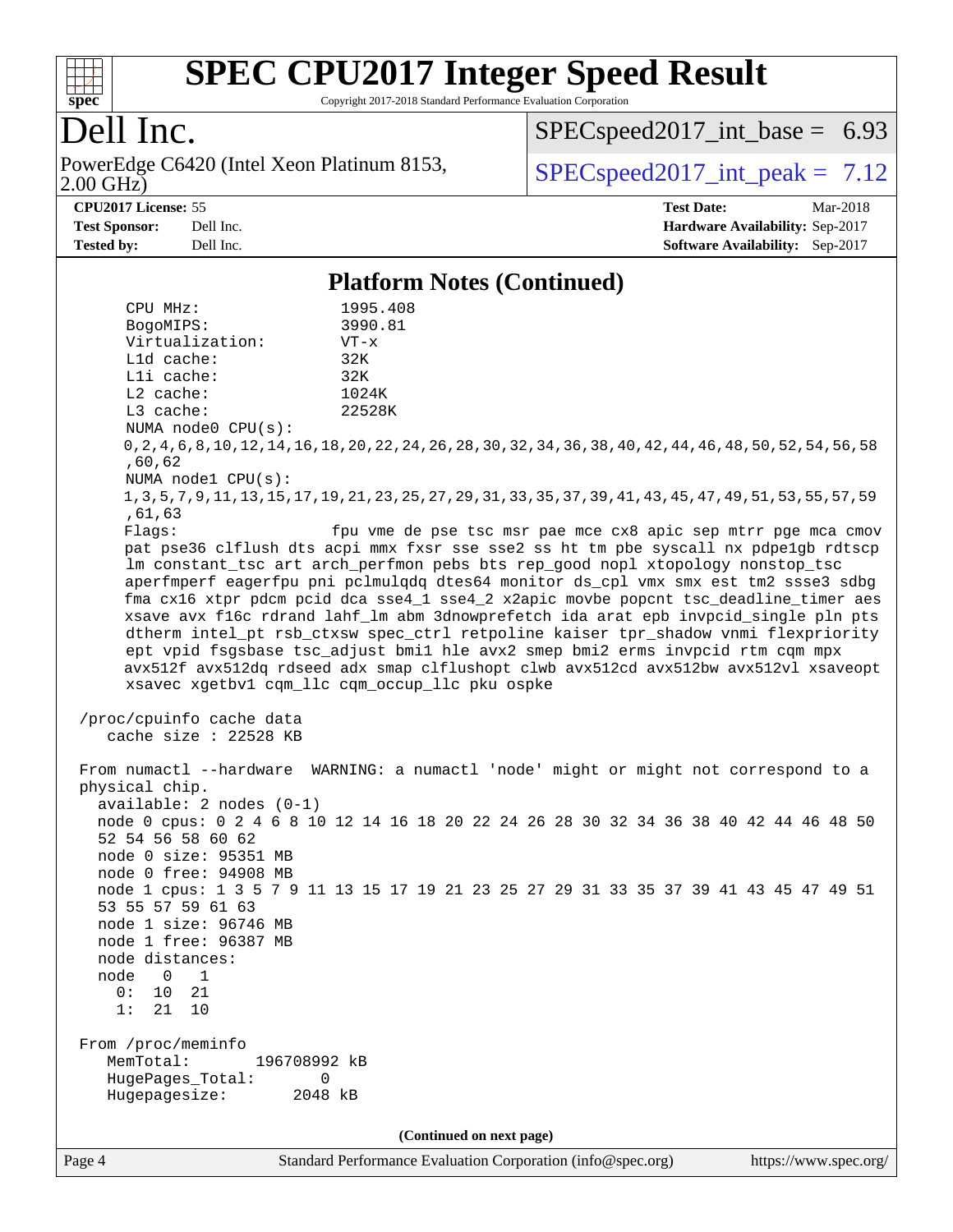

Copyright 2017-2018 Standard Performance Evaluation Corporation

#### Dell Inc.

2.00 GHz) PowerEdge C6420 (Intel Xeon Platinum 8153,  $\vert$  [SPECspeed2017\\_int\\_peak =](http://www.spec.org/auto/cpu2017/Docs/result-fields.html#SPECspeed2017intpeak) 7.12

 $SPECspeed2017\_int\_base = 6.93$ 

**[CPU2017 License:](http://www.spec.org/auto/cpu2017/Docs/result-fields.html#CPU2017License)** 55 **[Test Date:](http://www.spec.org/auto/cpu2017/Docs/result-fields.html#TestDate)** Mar-2018 **[Test Sponsor:](http://www.spec.org/auto/cpu2017/Docs/result-fields.html#TestSponsor)** Dell Inc. **[Hardware Availability:](http://www.spec.org/auto/cpu2017/Docs/result-fields.html#HardwareAvailability)** Sep-2017 **[Tested by:](http://www.spec.org/auto/cpu2017/Docs/result-fields.html#Testedby)** Dell Inc. **[Software Availability:](http://www.spec.org/auto/cpu2017/Docs/result-fields.html#SoftwareAvailability)** Sep-2017

#### **[Platform Notes \(Continued\)](http://www.spec.org/auto/cpu2017/Docs/result-fields.html#PlatformNotes)**

 From /etc/\*release\* /etc/\*version\* SuSE-release: SUSE Linux Enterprise Server 12 (x86\_64) VERSION = 12 PATCHLEVEL = 3 # This file is deprecated and will be removed in a future service pack or release. # Please check /etc/os-release for details about this release. os-release: NAME="SLES" VERSION="12-SP3" VERSION\_ID="12.3" PRETTY NAME="SUSE Linux Enterprise Server 12 SP3" ID="sles" ANSI\_COLOR="0;32" CPE\_NAME="cpe:/o:suse:sles:12:sp3" uname -a: Linux linux-vfov 4.4.114-94.11-default #1 SMP Thu Feb 1 19:28:26 UTC 2018 (4309ff9) x86\_64 x86\_64 x86\_64 GNU/Linux run-level 3 Mar 1 18:47 SPEC is set to: /root/cpu2017 Filesystem Type Size Used Avail Use% Mounted on /dev/sda2 btrfs 928G 25G 903G 3% / Additional information from dmidecode follows. WARNING: Use caution when you interpret this section. The 'dmidecode' program reads system data which is "intended to allow hardware to be accurately determined", but the intent may not be met, as there are frequent changes to hardware, firmware, and the "DMTF SMBIOS" standard. BIOS Dell Inc. 1.3.7 02/09/2018 Memory: 6x 002C00B3002C 18ASF2G72PDZ-2G6D1 16 GB 2 rank 2666 6x 00AD00B300AD HMA82GR7AFR8N-VK 16 GB 2 rank 2666 4x Not Specified Not Specified (End of data from sysinfo program) **[Compiler Version Notes](http://www.spec.org/auto/cpu2017/Docs/result-fields.html#CompilerVersionNotes)** ============================================================================== CC  $600.perlbench$  s(base)  $602.qcc$  s(base)  $605.mcf$  s(base)  $625.x264$  s(base, peak) 657.xz\_s(base) ----------------------------------------------------------------------------- icc (ICC) 18.0.0 20170811 **(Continued on next page)**

Page 5 Standard Performance Evaluation Corporation [\(info@spec.org\)](mailto:info@spec.org) <https://www.spec.org/>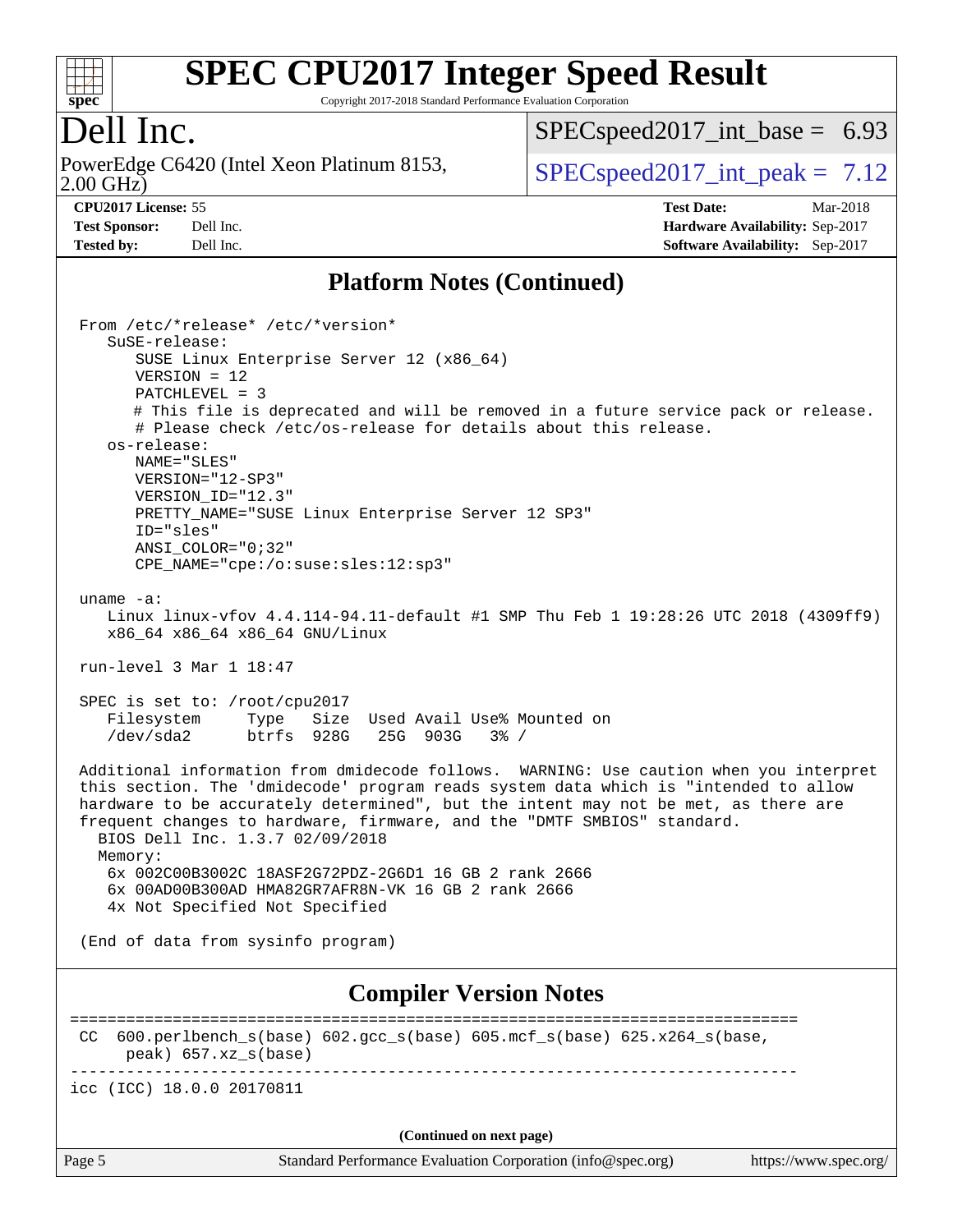

Copyright 2017-2018 Standard Performance Evaluation Corporation

#### Dell Inc.

2.00 GHz) PowerEdge C6420 (Intel Xeon Platinum 8153,  $\text{SPEC speed2017\_int\_peak} = 7.12$ 

[SPECspeed2017\\_int\\_base =](http://www.spec.org/auto/cpu2017/Docs/result-fields.html#SPECspeed2017intbase) 6.93

| <b>Test Sponsor:</b> | Dell In |
|----------------------|---------|
| <b>Tested by:</b>    | Dell In |

**[CPU2017 License:](http://www.spec.org/auto/cpu2017/Docs/result-fields.html#CPU2017License)** 55 **[Test Date:](http://www.spec.org/auto/cpu2017/Docs/result-fields.html#TestDate)** Mar-2018 **[Test Sponsor:](http://www.spec.org/auto/cpu2017/Docs/result-fields.html#TestSponsor) [Hardware Availability:](http://www.spec.org/auto/cpu2017/Docs/result-fields.html#HardwareAvailability)** Sep-2017 **[Tested by:](http://www.spec.org/auto/cpu2017/Docs/result-fields.html#Testedby) [Software Availability:](http://www.spec.org/auto/cpu2017/Docs/result-fields.html#SoftwareAvailability)** Sep-2017

#### **[Compiler Version Notes \(Continued\)](http://www.spec.org/auto/cpu2017/Docs/result-fields.html#CompilerVersionNotes)**

| Copyright (C) 1985-2017 Intel Corporation. All rights reserved.                                                            |
|----------------------------------------------------------------------------------------------------------------------------|
| 600.perlbench $s$ (peak) 602.gcc $s$ (peak) 605.mcf $s$ (peak) 657.xz $s$ (peak)<br>CC                                     |
| icc (ICC) 18.0.0 20170811<br>Copyright (C) 1985-2017 Intel Corporation. All rights reserved.                               |
| CXXC 620.omnetpp_s(base) 623.xalancbmk_s(base) 631.deepsjeng_s(base)<br>641.leela s(base)                                  |
| icpc (ICC) 18.0.0 20170811<br>Copyright (C) 1985-2017 Intel Corporation. All rights reserved.                              |
| CXXC $620.\text{omnetpp_s}$ (peak) $623.\text{xalancbmk_s}$ (peak) $631.\text{deepsjeng_s}$ (peak)<br>$641.$ leela_s(peak) |
| icpc (ICC) 18.0.0 20170811<br>Copyright (C) 1985-2017 Intel Corporation. All rights reserved.                              |
| 648.exchange2 s(base, peak)<br>FC.<br>---------------------------                                                          |
| ifort (IFORT) 18.0.0 20170811<br>Copyright (C) 1985-2017 Intel Corporation. All rights reserved.                           |

#### **[Base Compiler Invocation](http://www.spec.org/auto/cpu2017/Docs/result-fields.html#BaseCompilerInvocation)**

[C benchmarks](http://www.spec.org/auto/cpu2017/Docs/result-fields.html#Cbenchmarks): [icc](http://www.spec.org/cpu2017/results/res2018q1/cpu2017-20180305-03805.flags.html#user_CCbase_intel_icc_18.0_66fc1ee009f7361af1fbd72ca7dcefbb700085f36577c54f309893dd4ec40d12360134090235512931783d35fd58c0460139e722d5067c5574d8eaf2b3e37e92)

[C++ benchmarks:](http://www.spec.org/auto/cpu2017/Docs/result-fields.html#CXXbenchmarks) [icpc](http://www.spec.org/cpu2017/results/res2018q1/cpu2017-20180305-03805.flags.html#user_CXXbase_intel_icpc_18.0_c510b6838c7f56d33e37e94d029a35b4a7bccf4766a728ee175e80a419847e808290a9b78be685c44ab727ea267ec2f070ec5dc83b407c0218cded6866a35d07)

[Fortran benchmarks](http://www.spec.org/auto/cpu2017/Docs/result-fields.html#Fortranbenchmarks): [ifort](http://www.spec.org/cpu2017/results/res2018q1/cpu2017-20180305-03805.flags.html#user_FCbase_intel_ifort_18.0_8111460550e3ca792625aed983ce982f94888b8b503583aa7ba2b8303487b4d8a21a13e7191a45c5fd58ff318f48f9492884d4413fa793fd88dd292cad7027ca)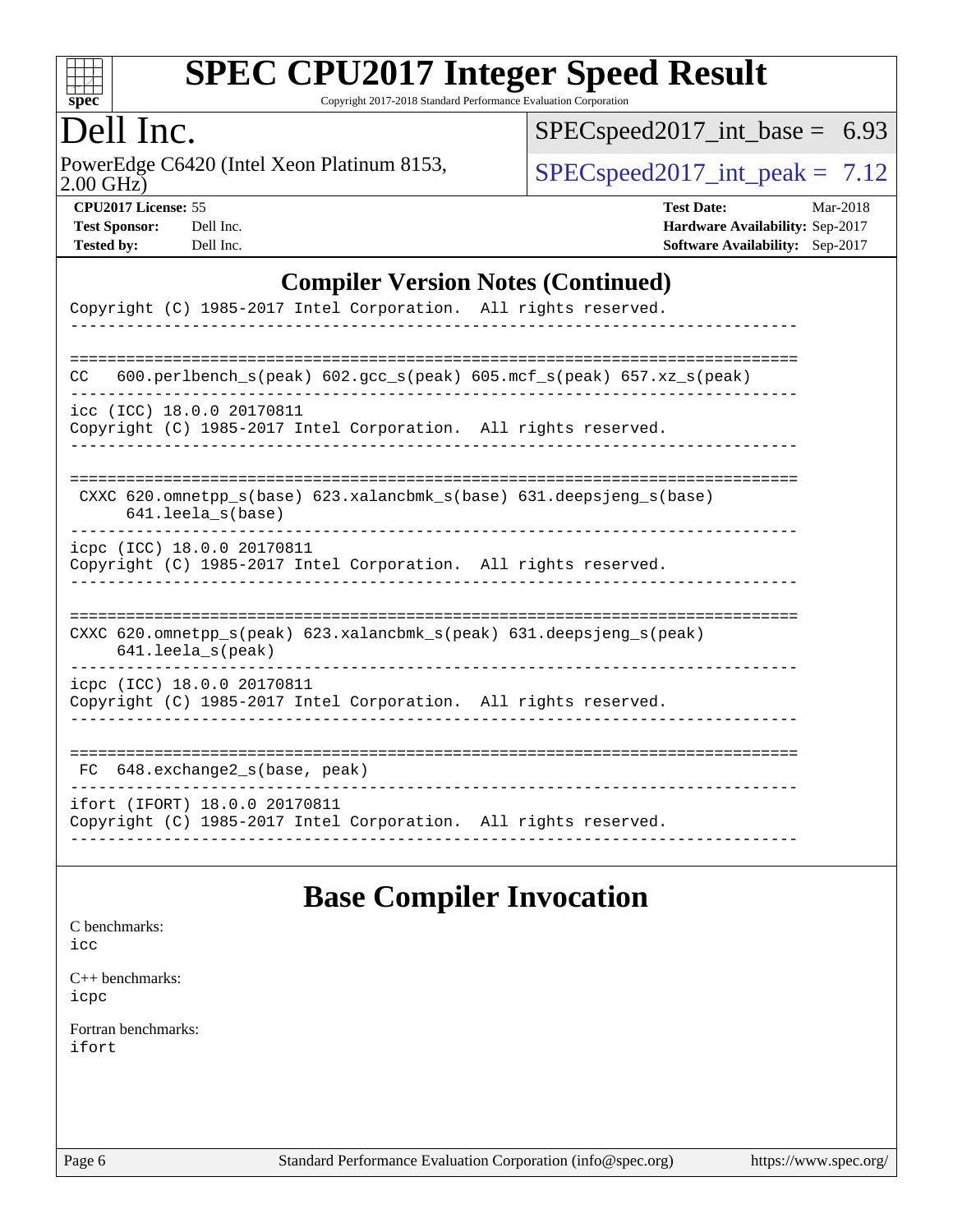

Copyright 2017-2018 Standard Performance Evaluation Corporation

#### Dell Inc.

PowerEdge C6420 (Intel Xeon Platinum 8153,<br>2.00 GHz)

 $SPECspeed2017\_int\_base = 6.93$ 

 $SPECspeed2017\_int\_peak = 7.12$ 

**[CPU2017 License:](http://www.spec.org/auto/cpu2017/Docs/result-fields.html#CPU2017License)** 55 **[Test Date:](http://www.spec.org/auto/cpu2017/Docs/result-fields.html#TestDate)** Mar-2018 **[Test Sponsor:](http://www.spec.org/auto/cpu2017/Docs/result-fields.html#TestSponsor)** Dell Inc. **[Hardware Availability:](http://www.spec.org/auto/cpu2017/Docs/result-fields.html#HardwareAvailability)** Sep-2017 **[Tested by:](http://www.spec.org/auto/cpu2017/Docs/result-fields.html#Testedby)** Dell Inc. **[Software Availability:](http://www.spec.org/auto/cpu2017/Docs/result-fields.html#SoftwareAvailability)** Sep-2017

#### **[Base Portability Flags](http://www.spec.org/auto/cpu2017/Docs/result-fields.html#BasePortabilityFlags)**

 600.perlbench\_s: [-DSPEC\\_LP64](http://www.spec.org/cpu2017/results/res2018q1/cpu2017-20180305-03805.flags.html#b600.perlbench_s_basePORTABILITY_DSPEC_LP64) [-DSPEC\\_LINUX\\_X64](http://www.spec.org/cpu2017/results/res2018q1/cpu2017-20180305-03805.flags.html#b600.perlbench_s_baseCPORTABILITY_DSPEC_LINUX_X64) 602.gcc\_s: [-DSPEC\\_LP64](http://www.spec.org/cpu2017/results/res2018q1/cpu2017-20180305-03805.flags.html#suite_basePORTABILITY602_gcc_s_DSPEC_LP64) 605.mcf\_s: [-DSPEC\\_LP64](http://www.spec.org/cpu2017/results/res2018q1/cpu2017-20180305-03805.flags.html#suite_basePORTABILITY605_mcf_s_DSPEC_LP64) 620.omnetpp\_s: [-DSPEC\\_LP64](http://www.spec.org/cpu2017/results/res2018q1/cpu2017-20180305-03805.flags.html#suite_basePORTABILITY620_omnetpp_s_DSPEC_LP64) 623.xalancbmk\_s: [-DSPEC\\_LP64](http://www.spec.org/cpu2017/results/res2018q1/cpu2017-20180305-03805.flags.html#suite_basePORTABILITY623_xalancbmk_s_DSPEC_LP64) [-DSPEC\\_LINUX](http://www.spec.org/cpu2017/results/res2018q1/cpu2017-20180305-03805.flags.html#b623.xalancbmk_s_baseCXXPORTABILITY_DSPEC_LINUX) 625.x264\_s: [-DSPEC\\_LP64](http://www.spec.org/cpu2017/results/res2018q1/cpu2017-20180305-03805.flags.html#suite_basePORTABILITY625_x264_s_DSPEC_LP64) 631.deepsjeng\_s: [-DSPEC\\_LP64](http://www.spec.org/cpu2017/results/res2018q1/cpu2017-20180305-03805.flags.html#suite_basePORTABILITY631_deepsjeng_s_DSPEC_LP64) 641.leela\_s: [-DSPEC\\_LP64](http://www.spec.org/cpu2017/results/res2018q1/cpu2017-20180305-03805.flags.html#suite_basePORTABILITY641_leela_s_DSPEC_LP64) 648.exchange2\_s: [-DSPEC\\_LP64](http://www.spec.org/cpu2017/results/res2018q1/cpu2017-20180305-03805.flags.html#suite_basePORTABILITY648_exchange2_s_DSPEC_LP64) 657.xz\_s: [-DSPEC\\_LP64](http://www.spec.org/cpu2017/results/res2018q1/cpu2017-20180305-03805.flags.html#suite_basePORTABILITY657_xz_s_DSPEC_LP64)

#### **[Base Optimization Flags](http://www.spec.org/auto/cpu2017/Docs/result-fields.html#BaseOptimizationFlags)**

#### [C benchmarks](http://www.spec.org/auto/cpu2017/Docs/result-fields.html#Cbenchmarks):

[-Wl,-z,muldefs](http://www.spec.org/cpu2017/results/res2018q1/cpu2017-20180305-03805.flags.html#user_CCbase_link_force_multiple1_b4cbdb97b34bdee9ceefcfe54f4c8ea74255f0b02a4b23e853cdb0e18eb4525ac79b5a88067c842dd0ee6996c24547a27a4b99331201badda8798ef8a743f577) [-xCORE-AVX512](http://www.spec.org/cpu2017/results/res2018q1/cpu2017-20180305-03805.flags.html#user_CCbase_f-xCORE-AVX512) [-ipo](http://www.spec.org/cpu2017/results/res2018q1/cpu2017-20180305-03805.flags.html#user_CCbase_f-ipo) [-O3](http://www.spec.org/cpu2017/results/res2018q1/cpu2017-20180305-03805.flags.html#user_CCbase_f-O3) [-no-prec-div](http://www.spec.org/cpu2017/results/res2018q1/cpu2017-20180305-03805.flags.html#user_CCbase_f-no-prec-div) [-qopt-mem-layout-trans=3](http://www.spec.org/cpu2017/results/res2018q1/cpu2017-20180305-03805.flags.html#user_CCbase_f-qopt-mem-layout-trans_de80db37974c74b1f0e20d883f0b675c88c3b01e9d123adea9b28688d64333345fb62bc4a798493513fdb68f60282f9a726aa07f478b2f7113531aecce732043) [-qopenmp](http://www.spec.org/cpu2017/results/res2018q1/cpu2017-20180305-03805.flags.html#user_CCbase_qopenmp_16be0c44f24f464004c6784a7acb94aca937f053568ce72f94b139a11c7c168634a55f6653758ddd83bcf7b8463e8028bb0b48b77bcddc6b78d5d95bb1df2967) [-DSPEC\\_OPENMP](http://www.spec.org/cpu2017/results/res2018q1/cpu2017-20180305-03805.flags.html#suite_CCbase_DSPEC_OPENMP) [-L/usr/local/je5.0.1-64/lib](http://www.spec.org/cpu2017/results/res2018q1/cpu2017-20180305-03805.flags.html#user_CCbase_jemalloc_link_path64_4b10a636b7bce113509b17f3bd0d6226c5fb2346b9178c2d0232c14f04ab830f976640479e5c33dc2bcbbdad86ecfb6634cbbd4418746f06f368b512fced5394) [-ljemalloc](http://www.spec.org/cpu2017/results/res2018q1/cpu2017-20180305-03805.flags.html#user_CCbase_jemalloc_link_lib_d1249b907c500fa1c0672f44f562e3d0f79738ae9e3c4a9c376d49f265a04b9c99b167ecedbf6711b3085be911c67ff61f150a17b3472be731631ba4d0471706)

#### [C++ benchmarks:](http://www.spec.org/auto/cpu2017/Docs/result-fields.html#CXXbenchmarks)

[-Wl,-z,muldefs](http://www.spec.org/cpu2017/results/res2018q1/cpu2017-20180305-03805.flags.html#user_CXXbase_link_force_multiple1_b4cbdb97b34bdee9ceefcfe54f4c8ea74255f0b02a4b23e853cdb0e18eb4525ac79b5a88067c842dd0ee6996c24547a27a4b99331201badda8798ef8a743f577) [-xCORE-AVX512](http://www.spec.org/cpu2017/results/res2018q1/cpu2017-20180305-03805.flags.html#user_CXXbase_f-xCORE-AVX512) [-ipo](http://www.spec.org/cpu2017/results/res2018q1/cpu2017-20180305-03805.flags.html#user_CXXbase_f-ipo) [-O3](http://www.spec.org/cpu2017/results/res2018q1/cpu2017-20180305-03805.flags.html#user_CXXbase_f-O3) [-no-prec-div](http://www.spec.org/cpu2017/results/res2018q1/cpu2017-20180305-03805.flags.html#user_CXXbase_f-no-prec-div) [-qopt-mem-layout-trans=3](http://www.spec.org/cpu2017/results/res2018q1/cpu2017-20180305-03805.flags.html#user_CXXbase_f-qopt-mem-layout-trans_de80db37974c74b1f0e20d883f0b675c88c3b01e9d123adea9b28688d64333345fb62bc4a798493513fdb68f60282f9a726aa07f478b2f7113531aecce732043) [-L/usr/local/je5.0.1-64/lib](http://www.spec.org/cpu2017/results/res2018q1/cpu2017-20180305-03805.flags.html#user_CXXbase_jemalloc_link_path64_4b10a636b7bce113509b17f3bd0d6226c5fb2346b9178c2d0232c14f04ab830f976640479e5c33dc2bcbbdad86ecfb6634cbbd4418746f06f368b512fced5394) [-ljemalloc](http://www.spec.org/cpu2017/results/res2018q1/cpu2017-20180305-03805.flags.html#user_CXXbase_jemalloc_link_lib_d1249b907c500fa1c0672f44f562e3d0f79738ae9e3c4a9c376d49f265a04b9c99b167ecedbf6711b3085be911c67ff61f150a17b3472be731631ba4d0471706)

#### [Fortran benchmarks](http://www.spec.org/auto/cpu2017/Docs/result-fields.html#Fortranbenchmarks):

[-Wl,-z,muldefs](http://www.spec.org/cpu2017/results/res2018q1/cpu2017-20180305-03805.flags.html#user_FCbase_link_force_multiple1_b4cbdb97b34bdee9ceefcfe54f4c8ea74255f0b02a4b23e853cdb0e18eb4525ac79b5a88067c842dd0ee6996c24547a27a4b99331201badda8798ef8a743f577) [-xCORE-AVX512](http://www.spec.org/cpu2017/results/res2018q1/cpu2017-20180305-03805.flags.html#user_FCbase_f-xCORE-AVX512) [-ipo](http://www.spec.org/cpu2017/results/res2018q1/cpu2017-20180305-03805.flags.html#user_FCbase_f-ipo) [-O3](http://www.spec.org/cpu2017/results/res2018q1/cpu2017-20180305-03805.flags.html#user_FCbase_f-O3) [-no-prec-div](http://www.spec.org/cpu2017/results/res2018q1/cpu2017-20180305-03805.flags.html#user_FCbase_f-no-prec-div) [-qopt-mem-layout-trans=3](http://www.spec.org/cpu2017/results/res2018q1/cpu2017-20180305-03805.flags.html#user_FCbase_f-qopt-mem-layout-trans_de80db37974c74b1f0e20d883f0b675c88c3b01e9d123adea9b28688d64333345fb62bc4a798493513fdb68f60282f9a726aa07f478b2f7113531aecce732043) [-nostandard-realloc-lhs](http://www.spec.org/cpu2017/results/res2018q1/cpu2017-20180305-03805.flags.html#user_FCbase_f_2003_std_realloc_82b4557e90729c0f113870c07e44d33d6f5a304b4f63d4c15d2d0f1fab99f5daaed73bdb9275d9ae411527f28b936061aa8b9c8f2d63842963b95c9dd6426b8a) [-align array32byte](http://www.spec.org/cpu2017/results/res2018q1/cpu2017-20180305-03805.flags.html#user_FCbase_align_array32byte_b982fe038af199962ba9a80c053b8342c548c85b40b8e86eb3cc33dee0d7986a4af373ac2d51c3f7cf710a18d62fdce2948f201cd044323541f22fc0fffc51b6) [-L/usr/local/je5.0.1-64/lib](http://www.spec.org/cpu2017/results/res2018q1/cpu2017-20180305-03805.flags.html#user_FCbase_jemalloc_link_path64_4b10a636b7bce113509b17f3bd0d6226c5fb2346b9178c2d0232c14f04ab830f976640479e5c33dc2bcbbdad86ecfb6634cbbd4418746f06f368b512fced5394) [-ljemalloc](http://www.spec.org/cpu2017/results/res2018q1/cpu2017-20180305-03805.flags.html#user_FCbase_jemalloc_link_lib_d1249b907c500fa1c0672f44f562e3d0f79738ae9e3c4a9c376d49f265a04b9c99b167ecedbf6711b3085be911c67ff61f150a17b3472be731631ba4d0471706)

#### **[Base Other Flags](http://www.spec.org/auto/cpu2017/Docs/result-fields.html#BaseOtherFlags)**

[C benchmarks](http://www.spec.org/auto/cpu2017/Docs/result-fields.html#Cbenchmarks):  $-m64 - std= c11$  $-m64 - std= c11$ 

[C++ benchmarks:](http://www.spec.org/auto/cpu2017/Docs/result-fields.html#CXXbenchmarks) [-m64](http://www.spec.org/cpu2017/results/res2018q1/cpu2017-20180305-03805.flags.html#user_CXXbase_intel_intel64_18.0_af43caccfc8ded86e7699f2159af6efc7655f51387b94da716254467f3c01020a5059329e2569e4053f409e7c9202a7efc638f7a6d1ffb3f52dea4a3e31d82ab)

[Fortran benchmarks](http://www.spec.org/auto/cpu2017/Docs/result-fields.html#Fortranbenchmarks): [-m64](http://www.spec.org/cpu2017/results/res2018q1/cpu2017-20180305-03805.flags.html#user_FCbase_intel_intel64_18.0_af43caccfc8ded86e7699f2159af6efc7655f51387b94da716254467f3c01020a5059329e2569e4053f409e7c9202a7efc638f7a6d1ffb3f52dea4a3e31d82ab)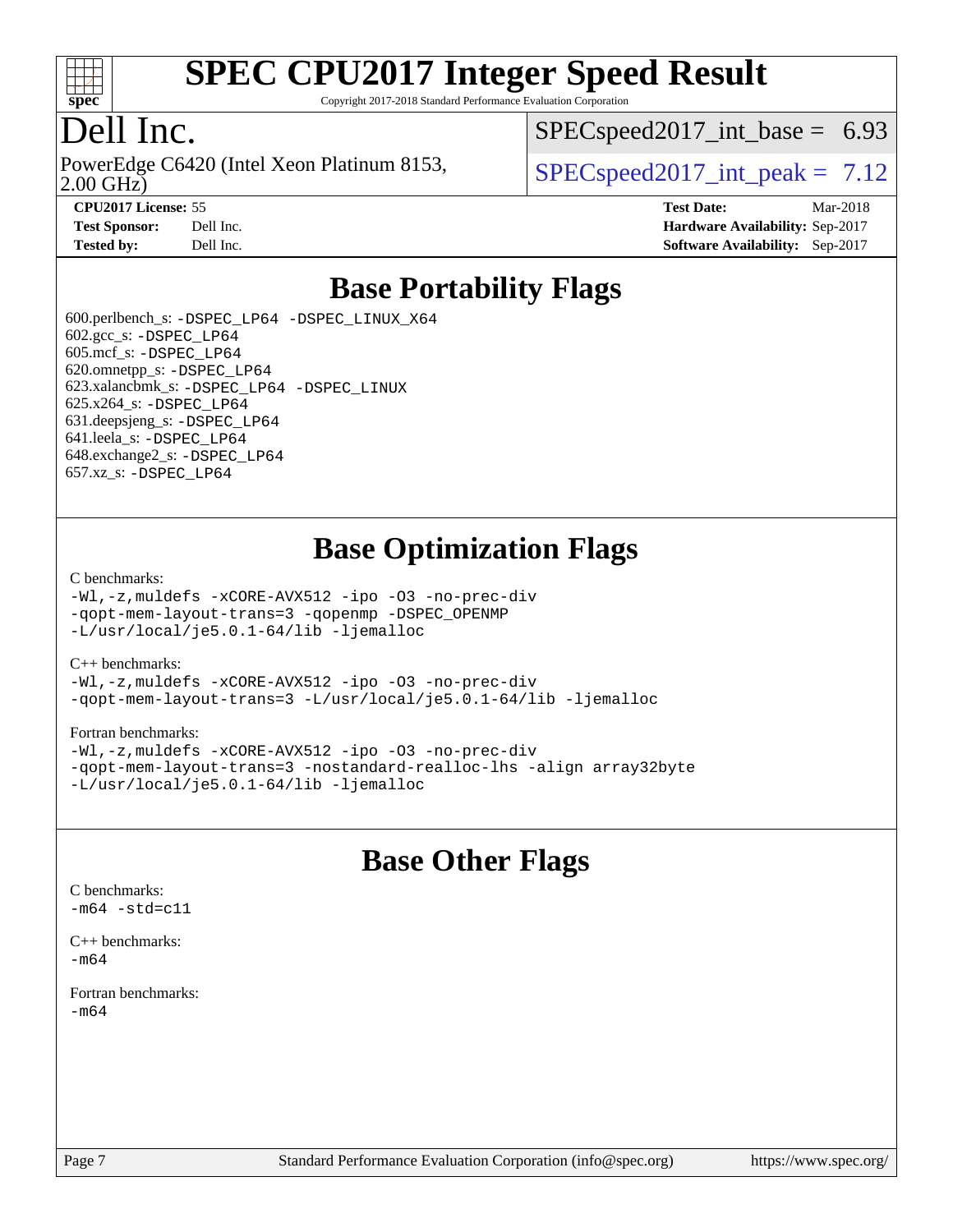

Copyright 2017-2018 Standard Performance Evaluation Corporation

## Dell Inc.

PowerEdge C6420 (Intel Xeon Platinum 8153,<br>2.00 GHz)

 $SPECspeed2017\_int\_base = 6.93$ 

 $SPECspeed2017\_int\_peak = 7.12$ 

**[CPU2017 License:](http://www.spec.org/auto/cpu2017/Docs/result-fields.html#CPU2017License)** 55 **[Test Date:](http://www.spec.org/auto/cpu2017/Docs/result-fields.html#TestDate)** Mar-2018 **[Test Sponsor:](http://www.spec.org/auto/cpu2017/Docs/result-fields.html#TestSponsor)** Dell Inc. **[Hardware Availability:](http://www.spec.org/auto/cpu2017/Docs/result-fields.html#HardwareAvailability)** Sep-2017 **[Tested by:](http://www.spec.org/auto/cpu2017/Docs/result-fields.html#Testedby)** Dell Inc. **[Software Availability:](http://www.spec.org/auto/cpu2017/Docs/result-fields.html#SoftwareAvailability)** Sep-2017

#### **[Peak Compiler Invocation](http://www.spec.org/auto/cpu2017/Docs/result-fields.html#PeakCompilerInvocation)**

[C benchmarks](http://www.spec.org/auto/cpu2017/Docs/result-fields.html#Cbenchmarks):

[icc](http://www.spec.org/cpu2017/results/res2018q1/cpu2017-20180305-03805.flags.html#user_CCpeak_intel_icc_18.0_66fc1ee009f7361af1fbd72ca7dcefbb700085f36577c54f309893dd4ec40d12360134090235512931783d35fd58c0460139e722d5067c5574d8eaf2b3e37e92)

[C++ benchmarks:](http://www.spec.org/auto/cpu2017/Docs/result-fields.html#CXXbenchmarks) [icpc](http://www.spec.org/cpu2017/results/res2018q1/cpu2017-20180305-03805.flags.html#user_CXXpeak_intel_icpc_18.0_c510b6838c7f56d33e37e94d029a35b4a7bccf4766a728ee175e80a419847e808290a9b78be685c44ab727ea267ec2f070ec5dc83b407c0218cded6866a35d07)

[Fortran benchmarks](http://www.spec.org/auto/cpu2017/Docs/result-fields.html#Fortranbenchmarks): [ifort](http://www.spec.org/cpu2017/results/res2018q1/cpu2017-20180305-03805.flags.html#user_FCpeak_intel_ifort_18.0_8111460550e3ca792625aed983ce982f94888b8b503583aa7ba2b8303487b4d8a21a13e7191a45c5fd58ff318f48f9492884d4413fa793fd88dd292cad7027ca)

#### **[Peak Portability Flags](http://www.spec.org/auto/cpu2017/Docs/result-fields.html#PeakPortabilityFlags)**

 600.perlbench\_s: [-DSPEC\\_LP64](http://www.spec.org/cpu2017/results/res2018q1/cpu2017-20180305-03805.flags.html#b600.perlbench_s_peakPORTABILITY_DSPEC_LP64) [-DSPEC\\_LINUX\\_X64](http://www.spec.org/cpu2017/results/res2018q1/cpu2017-20180305-03805.flags.html#b600.perlbench_s_peakCPORTABILITY_DSPEC_LINUX_X64) 602.gcc\_s: [-DSPEC\\_LP64](http://www.spec.org/cpu2017/results/res2018q1/cpu2017-20180305-03805.flags.html#suite_peakPORTABILITY602_gcc_s_DSPEC_LP64) 605.mcf\_s: [-DSPEC\\_LP64](http://www.spec.org/cpu2017/results/res2018q1/cpu2017-20180305-03805.flags.html#suite_peakPORTABILITY605_mcf_s_DSPEC_LP64) 620.omnetpp\_s: [-DSPEC\\_LP64](http://www.spec.org/cpu2017/results/res2018q1/cpu2017-20180305-03805.flags.html#suite_peakPORTABILITY620_omnetpp_s_DSPEC_LP64) 623.xalancbmk\_s: [-D\\_FILE\\_OFFSET\\_BITS=64](http://www.spec.org/cpu2017/results/res2018q1/cpu2017-20180305-03805.flags.html#user_peakPORTABILITY623_xalancbmk_s_file_offset_bits_64_5ae949a99b284ddf4e95728d47cb0843d81b2eb0e18bdfe74bbf0f61d0b064f4bda2f10ea5eb90e1dcab0e84dbc592acfc5018bc955c18609f94ddb8d550002c) [-DSPEC\\_LINUX](http://www.spec.org/cpu2017/results/res2018q1/cpu2017-20180305-03805.flags.html#b623.xalancbmk_s_peakCXXPORTABILITY_DSPEC_LINUX) 625.x264\_s: [-DSPEC\\_LP64](http://www.spec.org/cpu2017/results/res2018q1/cpu2017-20180305-03805.flags.html#suite_peakPORTABILITY625_x264_s_DSPEC_LP64) 631.deepsjeng\_s: [-DSPEC\\_LP64](http://www.spec.org/cpu2017/results/res2018q1/cpu2017-20180305-03805.flags.html#suite_peakPORTABILITY631_deepsjeng_s_DSPEC_LP64) 641.leela\_s: [-DSPEC\\_LP64](http://www.spec.org/cpu2017/results/res2018q1/cpu2017-20180305-03805.flags.html#suite_peakPORTABILITY641_leela_s_DSPEC_LP64) 648.exchange2\_s: [-DSPEC\\_LP64](http://www.spec.org/cpu2017/results/res2018q1/cpu2017-20180305-03805.flags.html#suite_peakPORTABILITY648_exchange2_s_DSPEC_LP64) 657.xz\_s: [-DSPEC\\_LP64](http://www.spec.org/cpu2017/results/res2018q1/cpu2017-20180305-03805.flags.html#suite_peakPORTABILITY657_xz_s_DSPEC_LP64)

## **[Peak Optimization Flags](http://www.spec.org/auto/cpu2017/Docs/result-fields.html#PeakOptimizationFlags)**

[C benchmarks](http://www.spec.org/auto/cpu2017/Docs/result-fields.html#Cbenchmarks):

600.perlbench\_s:  $-W1$ , -z, muldefs [-prof-gen](http://www.spec.org/cpu2017/results/res2018q1/cpu2017-20180305-03805.flags.html#user_peakPASS1_CFLAGSPASS1_LDFLAGS600_perlbench_s_prof_gen_5aa4926d6013ddb2a31985c654b3eb18169fc0c6952a63635c234f711e6e63dd76e94ad52365559451ec499a2cdb89e4dc58ba4c67ef54ca681ffbe1461d6b36)(pass 1) [-prof-use](http://www.spec.org/cpu2017/results/res2018q1/cpu2017-20180305-03805.flags.html#user_peakPASS2_CFLAGSPASS2_LDFLAGS600_perlbench_s_prof_use_1a21ceae95f36a2b53c25747139a6c16ca95bd9def2a207b4f0849963b97e94f5260e30a0c64f4bb623698870e679ca08317ef8150905d41bd88c6f78df73f19)(pass 2) -02 [-xCORE-AVX512](http://www.spec.org/cpu2017/results/res2018q1/cpu2017-20180305-03805.flags.html#user_peakPASS2_COPTIMIZE600_perlbench_s_f-xCORE-AVX512) [-qopt-mem-layout-trans=3](http://www.spec.org/cpu2017/results/res2018q1/cpu2017-20180305-03805.flags.html#user_peakPASS1_COPTIMIZEPASS2_COPTIMIZE600_perlbench_s_f-qopt-mem-layout-trans_de80db37974c74b1f0e20d883f0b675c88c3b01e9d123adea9b28688d64333345fb62bc4a798493513fdb68f60282f9a726aa07f478b2f7113531aecce732043) [-ipo](http://www.spec.org/cpu2017/results/res2018q1/cpu2017-20180305-03805.flags.html#user_peakPASS2_COPTIMIZE600_perlbench_s_f-ipo) [-O3](http://www.spec.org/cpu2017/results/res2018q1/cpu2017-20180305-03805.flags.html#user_peakPASS2_COPTIMIZE600_perlbench_s_f-O3) [-no-prec-div](http://www.spec.org/cpu2017/results/res2018q1/cpu2017-20180305-03805.flags.html#user_peakPASS2_COPTIMIZE600_perlbench_s_f-no-prec-div) [-DSPEC\\_SUPPRESS\\_OPENMP](http://www.spec.org/cpu2017/results/res2018q1/cpu2017-20180305-03805.flags.html#suite_peakPASS1_COPTIMIZE600_perlbench_s_DSPEC_SUPPRESS_OPENMP) [-qopenmp](http://www.spec.org/cpu2017/results/res2018q1/cpu2017-20180305-03805.flags.html#user_peakPASS2_COPTIMIZE600_perlbench_s_qopenmp_16be0c44f24f464004c6784a7acb94aca937f053568ce72f94b139a11c7c168634a55f6653758ddd83bcf7b8463e8028bb0b48b77bcddc6b78d5d95bb1df2967) [-DSPEC\\_OPENMP](http://www.spec.org/cpu2017/results/res2018q1/cpu2017-20180305-03805.flags.html#suite_peakPASS2_COPTIMIZE600_perlbench_s_DSPEC_OPENMP) [-fno-strict-overflow](http://www.spec.org/cpu2017/results/res2018q1/cpu2017-20180305-03805.flags.html#user_peakEXTRA_OPTIMIZE600_perlbench_s_f-fno-strict-overflow) [-L/usr/local/je5.0.1-64/lib](http://www.spec.org/cpu2017/results/res2018q1/cpu2017-20180305-03805.flags.html#user_peakEXTRA_LIBS600_perlbench_s_jemalloc_link_path64_4b10a636b7bce113509b17f3bd0d6226c5fb2346b9178c2d0232c14f04ab830f976640479e5c33dc2bcbbdad86ecfb6634cbbd4418746f06f368b512fced5394) [-ljemalloc](http://www.spec.org/cpu2017/results/res2018q1/cpu2017-20180305-03805.flags.html#user_peakEXTRA_LIBS600_perlbench_s_jemalloc_link_lib_d1249b907c500fa1c0672f44f562e3d0f79738ae9e3c4a9c376d49f265a04b9c99b167ecedbf6711b3085be911c67ff61f150a17b3472be731631ba4d0471706)

 602.gcc\_s: [-Wl,-z,muldefs](http://www.spec.org/cpu2017/results/res2018q1/cpu2017-20180305-03805.flags.html#user_peakEXTRA_LDFLAGS602_gcc_s_link_force_multiple1_b4cbdb97b34bdee9ceefcfe54f4c8ea74255f0b02a4b23e853cdb0e18eb4525ac79b5a88067c842dd0ee6996c24547a27a4b99331201badda8798ef8a743f577) [-prof-gen](http://www.spec.org/cpu2017/results/res2018q1/cpu2017-20180305-03805.flags.html#user_peakPASS1_CFLAGSPASS1_LDFLAGS602_gcc_s_prof_gen_5aa4926d6013ddb2a31985c654b3eb18169fc0c6952a63635c234f711e6e63dd76e94ad52365559451ec499a2cdb89e4dc58ba4c67ef54ca681ffbe1461d6b36)(pass 1) [-prof-use](http://www.spec.org/cpu2017/results/res2018q1/cpu2017-20180305-03805.flags.html#user_peakPASS2_CFLAGSPASS2_LDFLAGS602_gcc_s_prof_use_1a21ceae95f36a2b53c25747139a6c16ca95bd9def2a207b4f0849963b97e94f5260e30a0c64f4bb623698870e679ca08317ef8150905d41bd88c6f78df73f19)(pass 2) [-O2](http://www.spec.org/cpu2017/results/res2018q1/cpu2017-20180305-03805.flags.html#user_peakPASS1_COPTIMIZE602_gcc_s_f-O2) [-xCORE-AVX512](http://www.spec.org/cpu2017/results/res2018q1/cpu2017-20180305-03805.flags.html#user_peakPASS2_COPTIMIZE602_gcc_s_f-xCORE-AVX512) [-qopt-mem-layout-trans=3](http://www.spec.org/cpu2017/results/res2018q1/cpu2017-20180305-03805.flags.html#user_peakPASS1_COPTIMIZEPASS2_COPTIMIZE602_gcc_s_f-qopt-mem-layout-trans_de80db37974c74b1f0e20d883f0b675c88c3b01e9d123adea9b28688d64333345fb62bc4a798493513fdb68f60282f9a726aa07f478b2f7113531aecce732043) [-ipo](http://www.spec.org/cpu2017/results/res2018q1/cpu2017-20180305-03805.flags.html#user_peakPASS2_COPTIMIZE602_gcc_s_f-ipo) [-O3](http://www.spec.org/cpu2017/results/res2018q1/cpu2017-20180305-03805.flags.html#user_peakPASS2_COPTIMIZE602_gcc_s_f-O3) [-no-prec-div](http://www.spec.org/cpu2017/results/res2018q1/cpu2017-20180305-03805.flags.html#user_peakPASS2_COPTIMIZE602_gcc_s_f-no-prec-div) [-DSPEC\\_SUPPRESS\\_OPENMP](http://www.spec.org/cpu2017/results/res2018q1/cpu2017-20180305-03805.flags.html#suite_peakPASS1_COPTIMIZE602_gcc_s_DSPEC_SUPPRESS_OPENMP) [-qopenmp](http://www.spec.org/cpu2017/results/res2018q1/cpu2017-20180305-03805.flags.html#user_peakPASS2_COPTIMIZE602_gcc_s_qopenmp_16be0c44f24f464004c6784a7acb94aca937f053568ce72f94b139a11c7c168634a55f6653758ddd83bcf7b8463e8028bb0b48b77bcddc6b78d5d95bb1df2967) [-DSPEC\\_OPENMP](http://www.spec.org/cpu2017/results/res2018q1/cpu2017-20180305-03805.flags.html#suite_peakPASS2_COPTIMIZE602_gcc_s_DSPEC_OPENMP) [-L/usr/local/je5.0.1-64/lib](http://www.spec.org/cpu2017/results/res2018q1/cpu2017-20180305-03805.flags.html#user_peakEXTRA_LIBS602_gcc_s_jemalloc_link_path64_4b10a636b7bce113509b17f3bd0d6226c5fb2346b9178c2d0232c14f04ab830f976640479e5c33dc2bcbbdad86ecfb6634cbbd4418746f06f368b512fced5394) [-ljemalloc](http://www.spec.org/cpu2017/results/res2018q1/cpu2017-20180305-03805.flags.html#user_peakEXTRA_LIBS602_gcc_s_jemalloc_link_lib_d1249b907c500fa1c0672f44f562e3d0f79738ae9e3c4a9c376d49f265a04b9c99b167ecedbf6711b3085be911c67ff61f150a17b3472be731631ba4d0471706)

| 605.mcf s: $-Wl$ , $-z$ , muldefs $-prof-qen(pass 1)$ $-prof-use(pass 2) -ipo$ |
|--------------------------------------------------------------------------------|
| -xCORE-AVX512 -03 -no-prec-div -gopt-mem-layout-trans=3                        |
| -DSPEC SUPPRESS OPENMP - gopenmp - DSPEC OPENMP                                |
| $-L/usr/local/ie5.0.1-64/lib -liemalloc$                                       |

**(Continued on next page)**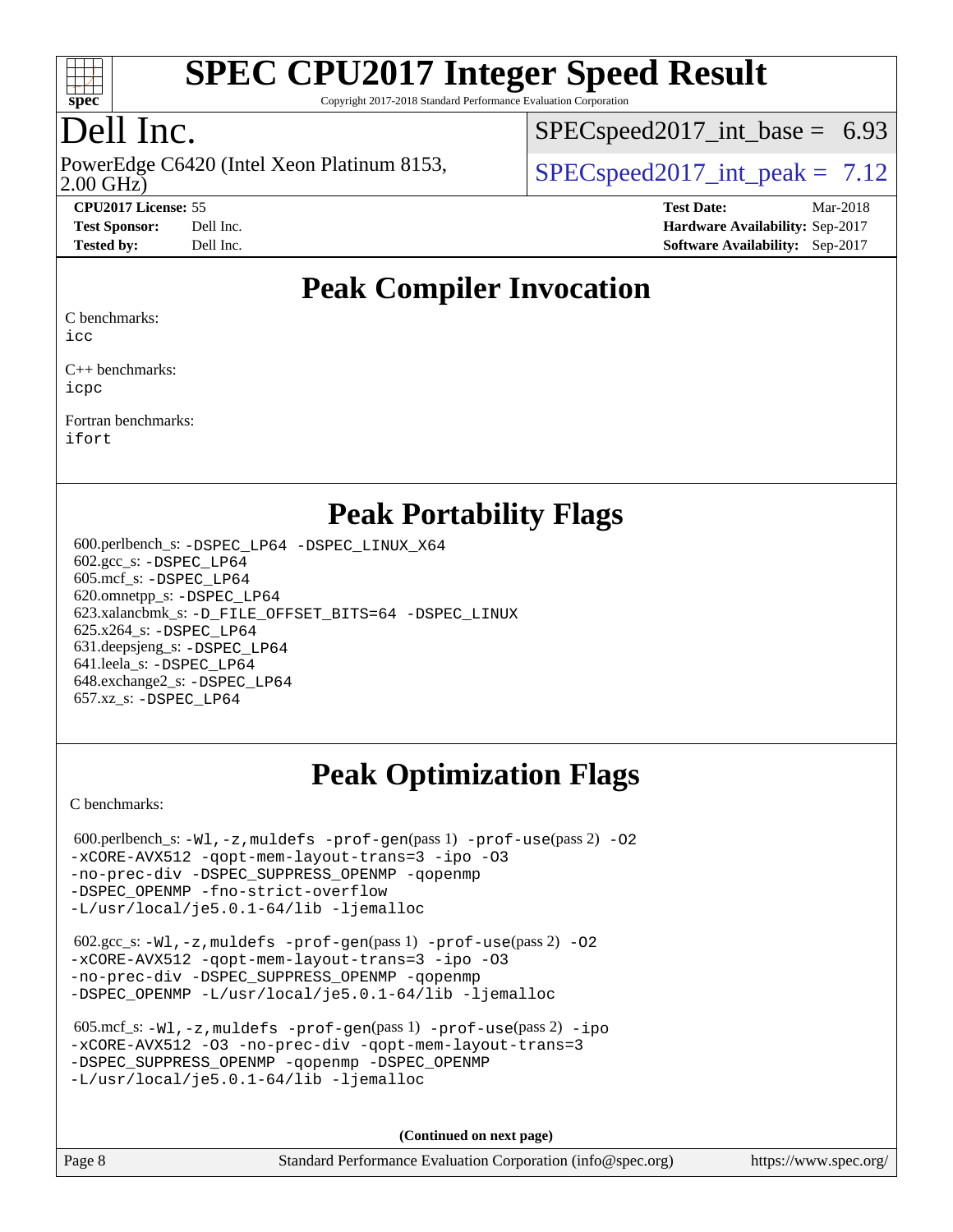

Copyright 2017-2018 Standard Performance Evaluation Corporation

#### Dell Inc.

PowerEdge C6420 (Intel Xeon Platinum 8153,<br>2.00 GHz)

 $SPECspeed2017\_int\_base = 6.93$ 

 $SPECspeed2017\_int\_peak = 7.12$ 

**[CPU2017 License:](http://www.spec.org/auto/cpu2017/Docs/result-fields.html#CPU2017License)** 55 **[Test Date:](http://www.spec.org/auto/cpu2017/Docs/result-fields.html#TestDate)** Mar-2018 **[Test Sponsor:](http://www.spec.org/auto/cpu2017/Docs/result-fields.html#TestSponsor)** Dell Inc. **[Hardware Availability:](http://www.spec.org/auto/cpu2017/Docs/result-fields.html#HardwareAvailability)** Sep-2017 **[Tested by:](http://www.spec.org/auto/cpu2017/Docs/result-fields.html#Testedby)** Dell Inc. **[Software Availability:](http://www.spec.org/auto/cpu2017/Docs/result-fields.html#SoftwareAvailability)** Sep-2017

### **[Peak Optimization Flags \(Continued\)](http://www.spec.org/auto/cpu2017/Docs/result-fields.html#PeakOptimizationFlags)**

 625.x264\_s: [-Wl,-z,muldefs](http://www.spec.org/cpu2017/results/res2018q1/cpu2017-20180305-03805.flags.html#user_peakEXTRA_LDFLAGS625_x264_s_link_force_multiple1_b4cbdb97b34bdee9ceefcfe54f4c8ea74255f0b02a4b23e853cdb0e18eb4525ac79b5a88067c842dd0ee6996c24547a27a4b99331201badda8798ef8a743f577) [-xCORE-AVX512](http://www.spec.org/cpu2017/results/res2018q1/cpu2017-20180305-03805.flags.html#user_peakCOPTIMIZE625_x264_s_f-xCORE-AVX512) [-ipo](http://www.spec.org/cpu2017/results/res2018q1/cpu2017-20180305-03805.flags.html#user_peakCOPTIMIZE625_x264_s_f-ipo) [-O3](http://www.spec.org/cpu2017/results/res2018q1/cpu2017-20180305-03805.flags.html#user_peakCOPTIMIZE625_x264_s_f-O3) [-no-prec-div](http://www.spec.org/cpu2017/results/res2018q1/cpu2017-20180305-03805.flags.html#user_peakCOPTIMIZE625_x264_s_f-no-prec-div) [-qopt-mem-layout-trans=3](http://www.spec.org/cpu2017/results/res2018q1/cpu2017-20180305-03805.flags.html#user_peakCOPTIMIZE625_x264_s_f-qopt-mem-layout-trans_de80db37974c74b1f0e20d883f0b675c88c3b01e9d123adea9b28688d64333345fb62bc4a798493513fdb68f60282f9a726aa07f478b2f7113531aecce732043) [-qopenmp](http://www.spec.org/cpu2017/results/res2018q1/cpu2017-20180305-03805.flags.html#user_peakCOPTIMIZE625_x264_s_qopenmp_16be0c44f24f464004c6784a7acb94aca937f053568ce72f94b139a11c7c168634a55f6653758ddd83bcf7b8463e8028bb0b48b77bcddc6b78d5d95bb1df2967) [-DSPEC\\_OPENMP](http://www.spec.org/cpu2017/results/res2018q1/cpu2017-20180305-03805.flags.html#suite_peakCOPTIMIZE625_x264_s_DSPEC_OPENMP) [-L/usr/local/je5.0.1-64/lib](http://www.spec.org/cpu2017/results/res2018q1/cpu2017-20180305-03805.flags.html#user_peakEXTRA_LIBS625_x264_s_jemalloc_link_path64_4b10a636b7bce113509b17f3bd0d6226c5fb2346b9178c2d0232c14f04ab830f976640479e5c33dc2bcbbdad86ecfb6634cbbd4418746f06f368b512fced5394) [-ljemalloc](http://www.spec.org/cpu2017/results/res2018q1/cpu2017-20180305-03805.flags.html#user_peakEXTRA_LIBS625_x264_s_jemalloc_link_lib_d1249b907c500fa1c0672f44f562e3d0f79738ae9e3c4a9c376d49f265a04b9c99b167ecedbf6711b3085be911c67ff61f150a17b3472be731631ba4d0471706)

657.xz\_s: Same as 602.gcc\_s

[C++ benchmarks:](http://www.spec.org/auto/cpu2017/Docs/result-fields.html#CXXbenchmarks)

620.omnetpp\_s: $-W1$ ,-z,muldefs -prof-qen(pass 1) [-prof-use](http://www.spec.org/cpu2017/results/res2018q1/cpu2017-20180305-03805.flags.html#user_peakPASS2_CXXFLAGSPASS2_LDFLAGS620_omnetpp_s_prof_use_1a21ceae95f36a2b53c25747139a6c16ca95bd9def2a207b4f0849963b97e94f5260e30a0c64f4bb623698870e679ca08317ef8150905d41bd88c6f78df73f19)(pass 2) [-ipo](http://www.spec.org/cpu2017/results/res2018q1/cpu2017-20180305-03805.flags.html#user_peakPASS1_CXXOPTIMIZEPASS2_CXXOPTIMIZE620_omnetpp_s_f-ipo) [-xCORE-AVX512](http://www.spec.org/cpu2017/results/res2018q1/cpu2017-20180305-03805.flags.html#user_peakPASS2_CXXOPTIMIZE620_omnetpp_s_f-xCORE-AVX512) [-O3](http://www.spec.org/cpu2017/results/res2018q1/cpu2017-20180305-03805.flags.html#user_peakPASS1_CXXOPTIMIZEPASS2_CXXOPTIMIZE620_omnetpp_s_f-O3) [-no-prec-div](http://www.spec.org/cpu2017/results/res2018q1/cpu2017-20180305-03805.flags.html#user_peakPASS1_CXXOPTIMIZEPASS2_CXXOPTIMIZE620_omnetpp_s_f-no-prec-div) [-qopt-mem-layout-trans=3](http://www.spec.org/cpu2017/results/res2018q1/cpu2017-20180305-03805.flags.html#user_peakPASS1_CXXOPTIMIZEPASS2_CXXOPTIMIZE620_omnetpp_s_f-qopt-mem-layout-trans_de80db37974c74b1f0e20d883f0b675c88c3b01e9d123adea9b28688d64333345fb62bc4a798493513fdb68f60282f9a726aa07f478b2f7113531aecce732043) [-DSPEC\\_SUPPRESS\\_OPENMP](http://www.spec.org/cpu2017/results/res2018q1/cpu2017-20180305-03805.flags.html#suite_peakPASS1_CXXOPTIMIZE620_omnetpp_s_DSPEC_SUPPRESS_OPENMP) [-qopenmp](http://www.spec.org/cpu2017/results/res2018q1/cpu2017-20180305-03805.flags.html#user_peakPASS2_CXXOPTIMIZE620_omnetpp_s_qopenmp_16be0c44f24f464004c6784a7acb94aca937f053568ce72f94b139a11c7c168634a55f6653758ddd83bcf7b8463e8028bb0b48b77bcddc6b78d5d95bb1df2967) [-DSPEC\\_OPENMP](http://www.spec.org/cpu2017/results/res2018q1/cpu2017-20180305-03805.flags.html#suite_peakPASS2_CXXOPTIMIZE620_omnetpp_s_DSPEC_OPENMP) [-L/usr/local/je5.0.1-64/lib](http://www.spec.org/cpu2017/results/res2018q1/cpu2017-20180305-03805.flags.html#user_peakEXTRA_LIBS620_omnetpp_s_jemalloc_link_path64_4b10a636b7bce113509b17f3bd0d6226c5fb2346b9178c2d0232c14f04ab830f976640479e5c33dc2bcbbdad86ecfb6634cbbd4418746f06f368b512fced5394) [-ljemalloc](http://www.spec.org/cpu2017/results/res2018q1/cpu2017-20180305-03805.flags.html#user_peakEXTRA_LIBS620_omnetpp_s_jemalloc_link_lib_d1249b907c500fa1c0672f44f562e3d0f79738ae9e3c4a9c376d49f265a04b9c99b167ecedbf6711b3085be911c67ff61f150a17b3472be731631ba4d0471706)

 623.xalancbmk\_s: [-L/opt/intel/compilers\\_and\\_libraries\\_2018/linux/lib/ia32](http://www.spec.org/cpu2017/results/res2018q1/cpu2017-20180305-03805.flags.html#user_peakCXXLD623_xalancbmk_s_Enable-32bit-runtime_af243bdb1d79e4c7a4f720bf8275e627de2ecd461de63307bc14cef0633fde3cd7bb2facb32dcc8be9566045fb55d40ce2b72b725f73827aa7833441b71b9343) [-Wl,-z,muldefs](http://www.spec.org/cpu2017/results/res2018q1/cpu2017-20180305-03805.flags.html#user_peakEXTRA_LDFLAGS623_xalancbmk_s_link_force_multiple1_b4cbdb97b34bdee9ceefcfe54f4c8ea74255f0b02a4b23e853cdb0e18eb4525ac79b5a88067c842dd0ee6996c24547a27a4b99331201badda8798ef8a743f577) [-prof-gen](http://www.spec.org/cpu2017/results/res2018q1/cpu2017-20180305-03805.flags.html#user_peakPASS1_CXXFLAGSPASS1_LDFLAGS623_xalancbmk_s_prof_gen_5aa4926d6013ddb2a31985c654b3eb18169fc0c6952a63635c234f711e6e63dd76e94ad52365559451ec499a2cdb89e4dc58ba4c67ef54ca681ffbe1461d6b36)(pass 1) [-prof-use](http://www.spec.org/cpu2017/results/res2018q1/cpu2017-20180305-03805.flags.html#user_peakPASS2_CXXFLAGSPASS2_LDFLAGS623_xalancbmk_s_prof_use_1a21ceae95f36a2b53c25747139a6c16ca95bd9def2a207b4f0849963b97e94f5260e30a0c64f4bb623698870e679ca08317ef8150905d41bd88c6f78df73f19)(pass 2) [-ipo](http://www.spec.org/cpu2017/results/res2018q1/cpu2017-20180305-03805.flags.html#user_peakPASS1_CXXOPTIMIZEPASS2_CXXOPTIMIZE623_xalancbmk_s_f-ipo) [-xCORE-AVX512](http://www.spec.org/cpu2017/results/res2018q1/cpu2017-20180305-03805.flags.html#user_peakPASS2_CXXOPTIMIZE623_xalancbmk_s_f-xCORE-AVX512) [-O3](http://www.spec.org/cpu2017/results/res2018q1/cpu2017-20180305-03805.flags.html#user_peakPASS1_CXXOPTIMIZEPASS2_CXXOPTIMIZE623_xalancbmk_s_f-O3) [-no-prec-div](http://www.spec.org/cpu2017/results/res2018q1/cpu2017-20180305-03805.flags.html#user_peakPASS1_CXXOPTIMIZEPASS2_CXXOPTIMIZE623_xalancbmk_s_f-no-prec-div) [-qopt-mem-layout-trans=3](http://www.spec.org/cpu2017/results/res2018q1/cpu2017-20180305-03805.flags.html#user_peakPASS1_CXXOPTIMIZEPASS2_CXXOPTIMIZE623_xalancbmk_s_f-qopt-mem-layout-trans_de80db37974c74b1f0e20d883f0b675c88c3b01e9d123adea9b28688d64333345fb62bc4a798493513fdb68f60282f9a726aa07f478b2f7113531aecce732043) [-DSPEC\\_SUPPRESS\\_OPENMP](http://www.spec.org/cpu2017/results/res2018q1/cpu2017-20180305-03805.flags.html#suite_peakPASS1_CXXOPTIMIZE623_xalancbmk_s_DSPEC_SUPPRESS_OPENMP) [-qopenmp](http://www.spec.org/cpu2017/results/res2018q1/cpu2017-20180305-03805.flags.html#user_peakPASS2_CXXOPTIMIZE623_xalancbmk_s_qopenmp_16be0c44f24f464004c6784a7acb94aca937f053568ce72f94b139a11c7c168634a55f6653758ddd83bcf7b8463e8028bb0b48b77bcddc6b78d5d95bb1df2967) [-DSPEC\\_OPENMP](http://www.spec.org/cpu2017/results/res2018q1/cpu2017-20180305-03805.flags.html#suite_peakPASS2_CXXOPTIMIZE623_xalancbmk_s_DSPEC_OPENMP) [-L/usr/local/je5.0.1-32/lib](http://www.spec.org/cpu2017/results/res2018q1/cpu2017-20180305-03805.flags.html#user_peakEXTRA_LIBS623_xalancbmk_s_jemalloc_link_path32_e29f22e8e6c17053bbc6a0971f5a9c01a601a06bb1a59df2084b77a2fe0a2995b64fd4256feaeea39eeba3aae142e96e2b2b0a28974019c0c0c88139a84f900a) [-ljemalloc](http://www.spec.org/cpu2017/results/res2018q1/cpu2017-20180305-03805.flags.html#user_peakEXTRA_LIBS623_xalancbmk_s_jemalloc_link_lib_d1249b907c500fa1c0672f44f562e3d0f79738ae9e3c4a9c376d49f265a04b9c99b167ecedbf6711b3085be911c67ff61f150a17b3472be731631ba4d0471706)

631.deepsjeng\_s: Same as 620.omnetpp\_s

641.leela\_s: Same as 620.omnetpp\_s

[Fortran benchmarks](http://www.spec.org/auto/cpu2017/Docs/result-fields.html#Fortranbenchmarks): [-Wl,-z,muldefs](http://www.spec.org/cpu2017/results/res2018q1/cpu2017-20180305-03805.flags.html#user_FCpeak_link_force_multiple1_b4cbdb97b34bdee9ceefcfe54f4c8ea74255f0b02a4b23e853cdb0e18eb4525ac79b5a88067c842dd0ee6996c24547a27a4b99331201badda8798ef8a743f577) [-xCORE-AVX512](http://www.spec.org/cpu2017/results/res2018q1/cpu2017-20180305-03805.flags.html#user_FCpeak_f-xCORE-AVX512) [-ipo](http://www.spec.org/cpu2017/results/res2018q1/cpu2017-20180305-03805.flags.html#user_FCpeak_f-ipo) [-O3](http://www.spec.org/cpu2017/results/res2018q1/cpu2017-20180305-03805.flags.html#user_FCpeak_f-O3) [-no-prec-div](http://www.spec.org/cpu2017/results/res2018q1/cpu2017-20180305-03805.flags.html#user_FCpeak_f-no-prec-div) [-qopt-mem-layout-trans=3](http://www.spec.org/cpu2017/results/res2018q1/cpu2017-20180305-03805.flags.html#user_FCpeak_f-qopt-mem-layout-trans_de80db37974c74b1f0e20d883f0b675c88c3b01e9d123adea9b28688d64333345fb62bc4a798493513fdb68f60282f9a726aa07f478b2f7113531aecce732043) [-nostandard-realloc-lhs](http://www.spec.org/cpu2017/results/res2018q1/cpu2017-20180305-03805.flags.html#user_FCpeak_f_2003_std_realloc_82b4557e90729c0f113870c07e44d33d6f5a304b4f63d4c15d2d0f1fab99f5daaed73bdb9275d9ae411527f28b936061aa8b9c8f2d63842963b95c9dd6426b8a) [-align array32byte](http://www.spec.org/cpu2017/results/res2018q1/cpu2017-20180305-03805.flags.html#user_FCpeak_align_array32byte_b982fe038af199962ba9a80c053b8342c548c85b40b8e86eb3cc33dee0d7986a4af373ac2d51c3f7cf710a18d62fdce2948f201cd044323541f22fc0fffc51b6) [-L/usr/local/je5.0.1-64/lib](http://www.spec.org/cpu2017/results/res2018q1/cpu2017-20180305-03805.flags.html#user_FCpeak_jemalloc_link_path64_4b10a636b7bce113509b17f3bd0d6226c5fb2346b9178c2d0232c14f04ab830f976640479e5c33dc2bcbbdad86ecfb6634cbbd4418746f06f368b512fced5394) [-ljemalloc](http://www.spec.org/cpu2017/results/res2018q1/cpu2017-20180305-03805.flags.html#user_FCpeak_jemalloc_link_lib_d1249b907c500fa1c0672f44f562e3d0f79738ae9e3c4a9c376d49f265a04b9c99b167ecedbf6711b3085be911c67ff61f150a17b3472be731631ba4d0471706)

#### **[Peak Other Flags](http://www.spec.org/auto/cpu2017/Docs/result-fields.html#PeakOtherFlags)**

[C benchmarks](http://www.spec.org/auto/cpu2017/Docs/result-fields.html#Cbenchmarks):  $-m64 - std= c11$  $-m64 - std= c11$ 

[C++ benchmarks \(except as noted below\):](http://www.spec.org/auto/cpu2017/Docs/result-fields.html#CXXbenchmarksexceptasnotedbelow) [-m64](http://www.spec.org/cpu2017/results/res2018q1/cpu2017-20180305-03805.flags.html#user_CXXpeak_intel_intel64_18.0_af43caccfc8ded86e7699f2159af6efc7655f51387b94da716254467f3c01020a5059329e2569e4053f409e7c9202a7efc638f7a6d1ffb3f52dea4a3e31d82ab)

623.xalancbmk\_s: [-m32](http://www.spec.org/cpu2017/results/res2018q1/cpu2017-20180305-03805.flags.html#user_peakCXXLD623_xalancbmk_s_intel_ia32_18.0_2666f1173eb60787016b673bfe1358e27016ef7649ea4884b7bc6187fd89dc221d14632e22638cde1c647a518de97358ab15d4ad098ee4e19a8b28d0c25e14bf)

[Fortran benchmarks](http://www.spec.org/auto/cpu2017/Docs/result-fields.html#Fortranbenchmarks): [-m64](http://www.spec.org/cpu2017/results/res2018q1/cpu2017-20180305-03805.flags.html#user_FCpeak_intel_intel64_18.0_af43caccfc8ded86e7699f2159af6efc7655f51387b94da716254467f3c01020a5059329e2569e4053f409e7c9202a7efc638f7a6d1ffb3f52dea4a3e31d82ab)